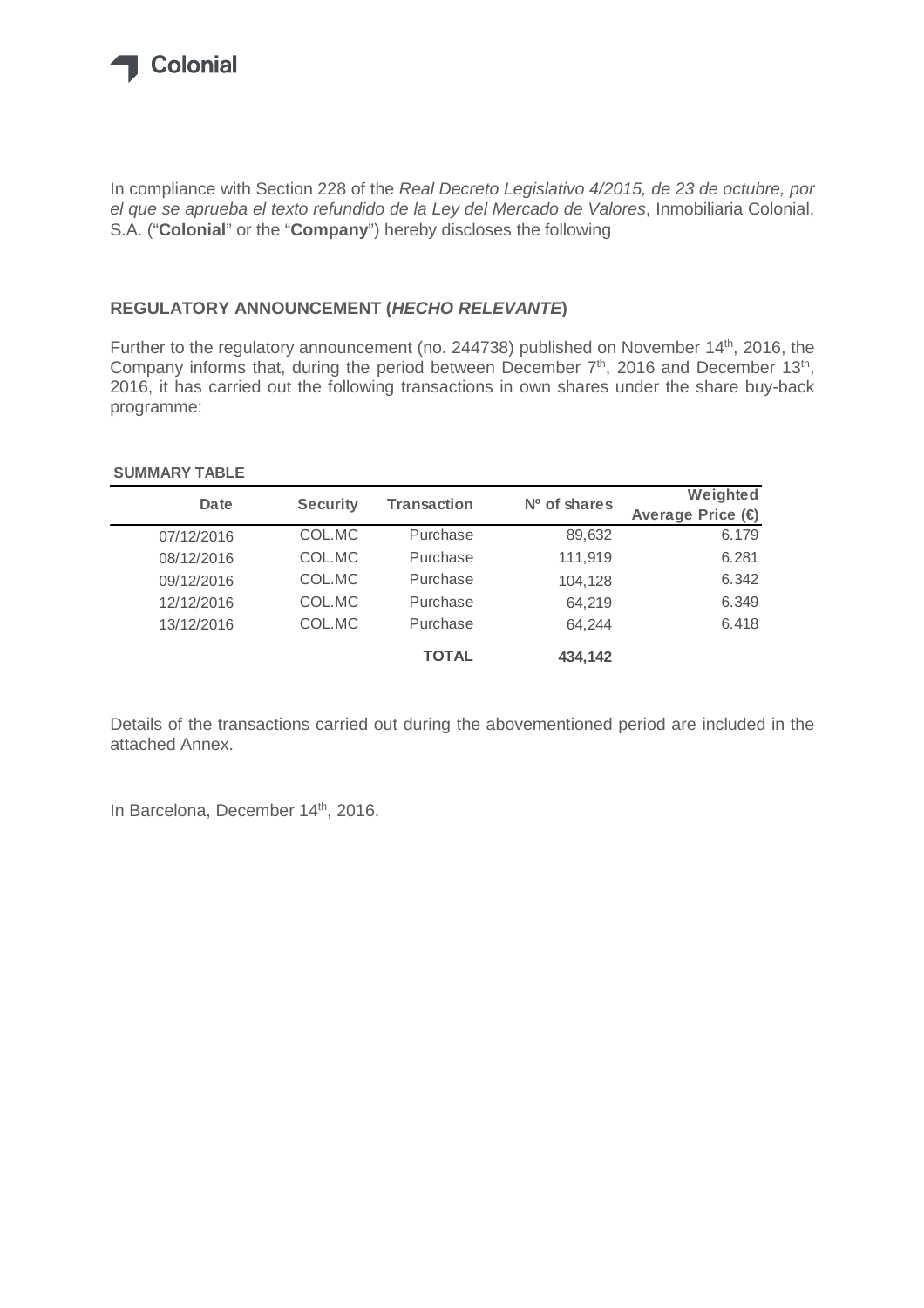## Colonial

### **ANNEX**

| Date       | <b>Security</b> | <b>Transaction</b> | Nº of shares | Price $(\in)$ | Intermediary        |
|------------|-----------------|--------------------|--------------|---------------|---------------------|
| 07/12/2016 | COL.MC          | Purchase           | 206          | 6.157         | Renta 4 Banco, S.A  |
| 07/12/2016 | COL.MC          | Purchase           | 216          | 6.158         | Renta 4 Banco, S.A  |
| 07/12/2016 | COL.MC          | Purchase           | 1,471        | 6.150         | Renta 4 Banco, S.A. |
| 07/12/2016 | COL.MC          | Purchase           | 2,693        | 6.150         | Renta 4 Banco, S.A  |
| 07/12/2016 | COL.MC          | Purchase           | 1,435        | 6.152         | Renta 4 Banco, S.A  |
| 07/12/2016 | COL.MC          | Purchase           | 815          | 6.158         | Renta 4 Banco, S.A. |
| 07/12/2016 | COL.MC          | Purchase           | 495          | 6.163         | Renta 4 Banco, S.A  |
| 07/12/2016 | COL.MC          | Purchase           | 1,024        | 6.159         | Renta 4 Banco, S.A  |
| 07/12/2016 | COL.MC          | Purchase           | 1,220        | 6.159         | Renta 4 Banco, S.A. |
| 07/12/2016 | COL.MC          | Purchase           | 1,055        | 6.161         | Renta 4 Banco, S.A  |
| 07/12/2016 | COL.MC          | Purchase           | 2,375        | 6.159         | Renta 4 Banco, S.A. |
| 07/12/2016 | COL.MC          | Purchase           | 5,558        | 6.159         | Renta 4 Banco, S.A. |
| 07/12/2016 | COL.MC          | Purchase           | 1,663        | 6.162         | Renta 4 Banco, S.A  |
| 07/12/2016 | COL.MC          | Purchase           | 4,200        | 6.161         | Renta 4 Banco, S.A  |
| 07/12/2016 | COL.MC          | Purchase           | 2,111        | 6.163         | Renta 4 Banco, S.A. |
| 07/12/2016 | COL.MC          | Purchase           | 2,221        | 6.165         | Renta 4 Banco, S.A  |
| 07/12/2016 | COL.MC          | Purchase           | 1,857        | 6.166         | Renta 4 Banco, S.A  |
| 07/12/2016 | COL.MC          | Purchase           | 2,694        | 6.166         | Renta 4 Banco, S.A. |
| 07/12/2016 | COL.MC          | Purchase           | 5,136        | 6.166         | Renta 4 Banco, S.A  |
| 07/12/2016 | COL.MC          | Purchase           | 397          | 6.173         | Renta 4 Banco, S.A  |
| 07/12/2016 | COL.MC          | Purchase           | 1,630        | 6.170         | Renta 4 Banco, S.A  |
| 07/12/2016 | COL.MC          | Purchase           | 715          | 6.175         | Renta 4 Banco, S.A  |
| 07/12/2016 | COL.MC          | Purchase           | 1,110        | 6.173         | Renta 4 Banco, S.A. |
| 07/12/2016 | COL.MC          | Purchase           | 2,352        | 6.172         | Renta 4 Banco, S.A. |
| 07/12/2016 | COL.MC          | Purchase           | 1,547        | 6.174         | Renta 4 Banco, S.A  |
| 07/12/2016 | COL.MC          | Purchase           | 2,291        | 6.174         | Renta 4 Banco, S.A  |
| 07/12/2016 | COL.MC          | Purchase           | 2,038        | 6.175         | Renta 4 Banco, S.A. |
| 07/12/2016 | COL.MC          | Purchase           | 545          | 6.183         | Renta 4 Banco, S.A  |
| 07/12/2016 | COL.MC          | Purchase           | 1,207        | 6.179         | Renta 4 Banco, S.A  |
| 07/12/2016 | COL.MC          | Purchase           | 583          | 6.186         | Renta 4 Banco, S.A. |
| 07/12/2016 | COL.MC          | Purchase           | 1,799        | 6.181         | Renta 4 Banco, S.A  |
| 07/12/2016 | COL.MC          | Purchase           | 1,264        | 6.184         | Renta 4 Banco, S.A  |
| 07/12/2016 | COL.MC          | Purchase           | 567          | 6.191         | Renta 4 Banco, S.A. |
| 07/12/2016 | COL.MC          | Purchase           | 1,642        | 6.186         | Renta 4 Banco, S.A  |
| 07/12/2016 | COL.MC          | Purchase           | 1,204        | 6.192         | Renta 4 Banco, S.A  |
| 07/12/2016 | COL.MC          | Purchase           | 735          | 6.198         | Renta 4 Banco, S.A  |
| 07/12/2016 | COL.MC          | Purchase           | 2,104        | 6.195         | Renta 4 Banco, S.A  |
| 07/12/2016 | COL.MC          | Purchase           | 1,338        | 6.197         | Renta 4 Banco, S.A  |
| 07/12/2016 | COL.MC          | Purchase           | 445          | 6.200         | Renta 4 Banco, S.A  |
| 07/12/2016 | COL.MC          | Purchase           | 742          | 6.201         | Renta 4 Banco, S.A  |
| 07/12/2016 | COL.MC          | Purchase           | 2,562        | 6.198         | Renta 4 Banco, S.A  |
| 07/12/2016 | COL.MC          | Purchase           | 1,019        | 6.202         | Renta 4 Banco, S.A  |
| 07/12/2016 | COL.MC          | Purchase           | 2,953        | 6.200         | Renta 4 Banco, S.A  |
| 07/12/2016 | COL.MC          | Purchase           | 252          | 6.210         | Renta 4 Banco, S.A  |
| 07/12/2016 | COL.MC          | Purchase           | 1,908        | 6.203         | Renta 4 Banco, S.A  |
| 07/12/2016 | COL.MC          | Purchase           | 1,205        | 6.205         | Renta 4 Banco, S.A  |
| 07/12/2016 | COL.MC          | Purchase           | 1,213        | 6.206         | Renta 4 Banco, S.A. |
| 07/12/2016 | COL.MC          | Purchase           | 2,745        | 6.205         | Renta 4 Banco, S.A  |
| 07/12/2016 | COL.MC          | Purchase           | 1,676        | 6.207         | Renta 4 Banco, S.A  |
| 07/12/2016 | COL.MC          | Purchase           | 2,158        | 6.207         | Renta 4 Banco, S.A  |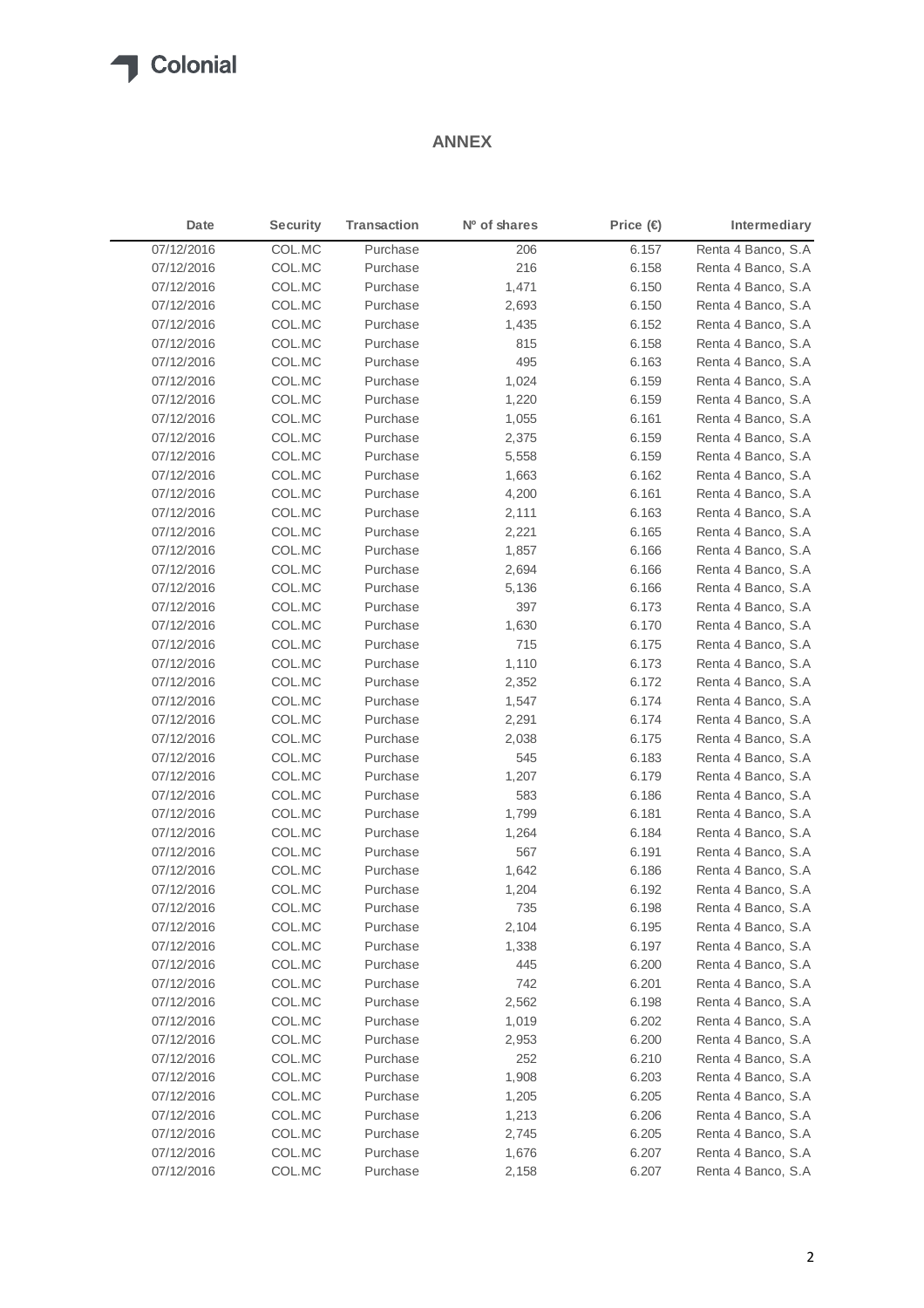

| Date       | <b>Security</b> | <b>Transaction</b> | N <sup>o</sup> of shares | Price $(\in)$ | Intermediary        |
|------------|-----------------|--------------------|--------------------------|---------------|---------------------|
| 07/12/2016 | COL.MC          | Purchase           | 1,186                    | 6.210         | Renta 4 Banco, S.A  |
| 07/12/2016 | COL.MC          | Purchase           | 3,053                    | 6.209         | Renta 4 Banco, S.A  |
| 07/12/2016 | COL.MC          | Purchase           | 1,789                    | 6.211         | Renta 4 Banco, S.A  |
| 07/12/2016 | COL.MC          | Purchase           | 504                      | 6.218         | Renta 4 Banco, S.A  |
| 07/12/2016 | COL.MC          | Purchase           | 709                      | 6.219         | Renta 4 Banco, S.A  |
| 08/12/2016 | COL.MC          | Purchase           | 433                      | 6.246         | Renta 4 Banco, S.A  |
| 08/12/2016 | COL.MC          | Purchase           | 514                      | 6.249         | Renta 4 Banco, S.A  |
| 08/12/2016 | COL.MC          | Purchase           | 369                      | 6.249         | Renta 4 Banco, S.A. |
| 08/12/2016 | COL.MC          | Purchase           | 2,085                    | 6.245         | Renta 4 Banco, S.A. |
| 08/12/2016 | COL.MC          | Purchase           | 4,623                    | 6.244         | Renta 4 Banco, S.A  |
| 08/12/2016 | COL.MC          | Purchase           | 2,909                    | 6.246         | Renta 4 Banco, S.A. |
| 08/12/2016 | COL.MC          | Purchase           | 3,299                    | 6.247         | Renta 4 Banco, S.A  |
| 08/12/2016 | COL.MC          | Purchase           | 589                      | 6.254         | Renta 4 Banco, S.A  |
| 08/12/2016 | COL.MC          | Purchase           | 1,202                    | 6.251         | Renta 4 Banco, S.A  |
| 08/12/2016 | COL.MC          | Purchase           | 3,101                    | 6.250         | Renta 4 Banco, S.A  |
| 08/12/2016 | COL.MC          | Purchase           | 446                      | 6.257         | Renta 4 Banco, S.A  |
| 08/12/2016 | COL.MC          | Purchase           | 1,217                    | 6.257         | Renta 4 Banco, S.A  |
| 08/12/2016 | COL.MC          | Purchase           | 1,213                    | 6.258         | Renta 4 Banco, S.A. |
| 08/12/2016 | COL.MC          | Purchase           | 446                      | 6.263         | Renta 4 Banco, S.A  |
| 08/12/2016 | COL.MC          | Purchase           | 1,208                    | 6.262         | Renta 4 Banco, S.A  |
| 08/12/2016 | COL.MC          | Purchase           | 1,861                    | 6.262         | Renta 4 Banco, S.A  |
| 08/12/2016 | COL.MC          | Purchase           | 639                      | 6.267         | Renta 4 Banco, S.A  |
| 08/12/2016 | COL.MC          | Purchase           | 5,816                    | 6.262         | Renta 4 Banco, S.A  |
| 08/12/2016 | COL.MC          | Purchase           | 2,908                    | 6.264         | Renta 4 Banco, S.A  |
| 08/12/2016 | COL.MC          | Purchase           | 937                      | 6.268         | Renta 4 Banco, S.A  |
| 08/12/2016 | COL.MC          | Purchase           | 5,198                    | 6.265         | Renta 4 Banco, S.A  |
| 08/12/2016 | COL.MC          | Purchase           | 2,417                    | 6.267         | Renta 4 Banco, S.A  |
| 08/12/2016 | COL.MC          | Purchase           | 2,350                    | 6.268         | Renta 4 Banco, S.A  |
| 08/12/2016 | COL.MC          | Purchase           | 1,215                    | 6.271         | Renta 4 Banco, S.A  |
| 08/12/2016 | COL.MC          | Purchase           | 1,208                    | 6.272         | Renta 4 Banco, S.A  |
| 08/12/2016 | COL.MC          | Purchase           | 2,123                    | 6.271         | Renta 4 Banco, S.A  |
| 08/12/2016 | COL.MC          | Purchase           | 1,963                    | 6.273         | Renta 4 Banco, S.A  |
| 08/12/2016 | COL.MC          | Purchase           | 1,670                    | 6.274         | Renta 4 Banco, S.A  |
| 08/12/2016 | COL.MC          | Purchase           | 1,052                    | 6.277         | Renta 4 Banco, S.A  |
| 08/12/2016 | COL.MC          | Purchase           | 1,115                    | 6.277         | Renta 4 Banco, S.A  |
| 08/12/2016 | COL.MC          | Purchase           | 2,222                    | 6.276         | Renta 4 Banco, S.A  |
| 08/12/2016 | COL.MC          | Purchase           | 1,955                    | 6.278         | Renta 4 Banco, S.A  |
| 08/12/2016 | COL.MC          | Purchase           | 968                      | 6.281         | Renta 4 Banco, S.A  |
| 08/12/2016 | COL.MC          | Purchase           | 4,432                    | 6.278         | Renta 4 Banco, S.A  |
| 08/12/2016 | COL.MC          | Purchase           | 1,817                    | 6.283         | Renta 4 Banco, S.A. |
| 08/12/2016 | COL.MC          | Purchase           | 934                      | 6.286         | Renta 4 Banco, S.A  |
| 08/12/2016 | COL.MC          | Purchase           | 1,200                    | 6.288         | Renta 4 Banco, S.A  |
| 08/12/2016 | COL.MC          | Purchase           | 857                      | 6.291         | Renta 4 Banco, S.A  |
| 08/12/2016 | COL.MC          | Purchase           | 3,641                    | 6.288         | Renta 4 Banco, S.A  |
| 08/12/2016 | COL.MC          | Purchase           | 1,210                    | 6.294         | Renta 4 Banco, S.A. |
| 08/12/2016 | COL.MC          | Purchase           | 337                      | 6.300         | Renta 4 Banco, S.A  |
| 08/12/2016 | COL.MC          | Purchase           | 1,217                    | 6.300         | Renta 4 Banco, S.A  |
| 08/12/2016 | COL.MC          | Purchase           | 1,218                    | 6.301         | Renta 4 Banco, S.A  |
| 08/12/2016 | COL.MC          | Purchase           | 350                      | 6.308         | Renta 4 Banco, S.A  |
| 08/12/2016 | COL.MC          | Purchase           | 602                      | 6.309         | Renta 4 Banco, S.A  |
| 08/12/2016 | COL.MC          | Purchase           | 639                      | 6.310         | Renta 4 Banco, S.A  |
| 08/12/2016 | COL.MC          | Purchase           | 79                       | 6.336         | Renta 4 Banco, S.A  |
| 08/12/2016 | COL.MC          | Purchase           | 4,182                    | 6.305         | Renta 4 Banco, S.A  |
| 08/12/2016 | COL.MC          | Purchase           | 1,203                    | 6.309         | Renta 4 Banco, S.A  |
| 08/12/2016 | COL.MC          | Purchase           | 2,134                    | 6.308         | Renta 4 Banco, S.A  |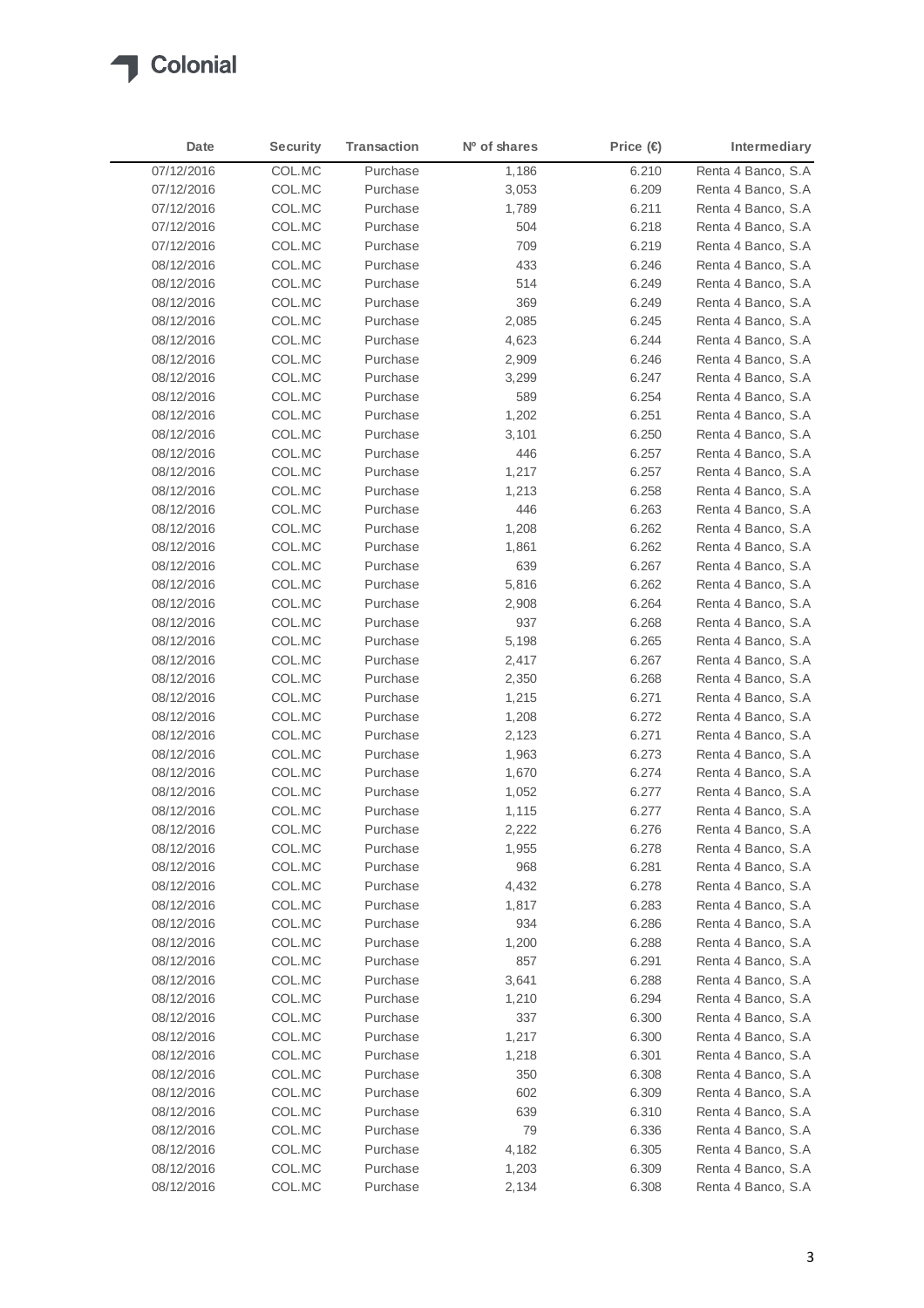

| Date       | <b>Security</b> | <b>Transaction</b> | N <sup>o</sup> of shares | Price $(\in)$ | Intermediary        |
|------------|-----------------|--------------------|--------------------------|---------------|---------------------|
| 08/12/2016 | COL.MC          | Purchase           | 5,020                    | 6.308         | Renta 4 Banco, S.A  |
| 08/12/2016 | COL.MC          | Purchase           | 504                      | 6.318         | Renta 4 Banco, S.A  |
| 08/12/2016 | COL.MC          | Purchase           | 3,915                    | 6.310         | Renta 4 Banco, S.A  |
| 08/12/2016 | COL.MC          | Purchase           | 3,557                    | 6.312         | Renta 4 Banco, S.A  |
| 08/12/2016 | COL.MC          | Purchase           | 1,213                    | 6.316         | Renta 4 Banco, S.A  |
| 08/12/2016 | COL.MC          | Purchase           | 699                      | 6.320         | Renta 4 Banco, S.A  |
| 08/12/2016 | COL.MC          | Purchase           | 1,201                    | 6.319         | Renta 4 Banco, S.A  |
| 08/12/2016 | COL.MC          | Purchase           | 2,423                    | 6.319         | Renta 4 Banco, S.A  |
| 08/12/2016 | COL.MC          | Purchase           | 1,232                    | 6.322         | Renta 4 Banco, S.A  |
| 08/12/2016 | COL.MC          | Purchase           | 1,215                    | 6.323         | Renta 4 Banco, S.A  |
| 08/12/2016 | COL.MC          | Purchase           | 1,209                    | 6.325         | Renta 4 Banco, S.A  |
| 08/12/2016 | COL.MC          | Purchase           | 2,408                    | 6.325         | Renta 4 Banco, S.A  |
| 09/12/2016 | COL.MC          | Purchase           | 1,213                    | 6.276         | Renta 4 Banco, S.A  |
| 09/12/2016 | COL.MC          | Purchase           | 744                      | 6.281         | Renta 4 Banco, S.A  |
| 09/12/2016 | COL.MC          | Purchase           | 1,219                    | 6.280         | Renta 4 Banco, S.A  |
| 09/12/2016 | COL.MC          | Purchase           | 1,201                    | 6.283         | Renta 4 Banco, S.A  |
| 09/12/2016 | COL.MC          | Purchase           | 1,207                    | 6.286         | Renta 4 Banco, S.A  |
| 09/12/2016 | COL.MC          | Purchase           | 954                      | 6.294         | Renta 4 Banco, S.A  |
| 09/12/2016 | COL.MC          | Purchase           | 2,421                    | 6.292         | Renta 4 Banco, S.A  |
| 09/12/2016 | COL.MC          | Purchase           | 1,209                    | 6.299         | Renta 4 Banco, S.A  |
| 09/12/2016 | COL.MC          | Purchase           | 1,210                    | 6.301         | Renta 4 Banco, S.A  |
| 09/12/2016 | COL.MC          | Purchase           | 1,921                    | 6.301         | Renta 4 Banco, S.A. |
| 09/12/2016 | COL.MC          | Purchase           | 2,587                    | 6.301         | Renta 4 Banco, S.A  |
| 09/12/2016 | COL.MC          | Purchase           | 2,418                    | 6.302         | Renta 4 Banco, S.A  |
| 09/12/2016 | COL.MC          | Purchase           | 1,207                    | 6.315         | Renta 4 Banco, S.A  |
| 09/12/2016 | COL.MC          | Purchase           | 1,470                    | 6.316         | Renta 4 Banco, S.A  |
| 09/12/2016 | COL.MC          | Purchase           | 2,145                    | 6.315         | Renta 4 Banco, S.A  |
| 09/12/2016 | COL.MC          | Purchase           | 1,204                    | 6.319         | Renta 4 Banco, S.A  |
| 09/12/2016 | COL.MC          | Purchase           | 1,218                    | 6.320         | Renta 4 Banco, S.A  |
| 09/12/2016 | COL.MC          | Purchase           | 883                      | 6.323         | Renta 4 Banco, S.A  |
| 09/12/2016 | COL.MC          | Purchase           | 3,005                    | 6.327         | Renta 4 Banco, S.A. |
| 09/12/2016 | COL.MC          | Purchase           | 4,824                    | 6.329         | Renta 4 Banco, S.A  |
| 09/12/2016 | COL.MC          | Purchase           | 1,210                    | 6.333         | Renta 4 Banco, S.A  |
| 09/12/2016 | COL.MC          | Purchase           | 185                      | 6.347         | Renta 4 Banco, S.A  |
| 09/12/2016 | COL.MC          | Purchase           | 481                      | 6.345         | Renta 4 Banco, S.A  |
| 09/12/2016 | COL.MC          | Purchase           | 29                       | 6.378         | Renta 4 Banco, S.A  |
| 09/12/2016 | COL.MC          | Purchase           | 367                      | 6.346         | Renta 4 Banco, S.A  |
| 09/12/2016 | COL.MC          | Purchase           | 1,205                    | 6.343         | Renta 4 Banco, S.A  |
| 09/12/2016 | COL.MC          | Purchase           | 1,985                    | 6.343         | Renta 4 Banco, S.A  |
| 09/12/2016 | COL.MC          | Purchase           | 1,463                    | 6.344         | Renta 4 Banco, S.A  |
| 09/12/2016 | COL.MC          | Purchase           | 2,827                    | 6.344         | Renta 4 Banco, S.A  |
| 09/12/2016 | COL.MC          | Purchase           | 1,217                    | 6.347         | Renta 4 Banco, S.A  |
| 09/12/2016 | COL.MC          | Purchase           | 2,703                    | 6.346         | Renta 4 Banco, S.A  |
| 09/12/2016 | COL.MC          | Purchase           | 3,612                    | 6.347         | Renta 4 Banco, S.A  |
| 09/12/2016 | COL.MC          | Purchase           | 6,058                    | 6.347         | Renta 4 Banco, S.A  |
| 09/12/2016 | COL.MC          | Purchase           | 6,598                    | 6.348         | Renta 4 Banco, S.A  |
| 09/12/2016 | COL.MC          | Purchase           | 2,127                    | 6.351         | Renta 4 Banco, S.A  |
| 09/12/2016 | COL.MC          | Purchase           | 178                      | 6.366         | Renta 4 Banco, S.A  |
| 09/12/2016 | COL.MC          | Purchase           | 2,491                    | 6.353         | Renta 4 Banco, S.A  |
| 09/12/2016 | COL.MC          | Purchase           | 3,450                    | 6.355         | Renta 4 Banco, S.A  |
| 09/12/2016 | COL.MC          | Purchase           | 850                      | 6.360         | Renta 4 Banco, S.A  |
| 09/12/2016 | COL.MC          | Purchase           | 2,046                    | 6.358         | Renta 4 Banco, S.A  |
| 09/12/2016 | COL.MC          | Purchase           | 1,629                    | 6.359         | Renta 4 Banco, S.A  |
| 09/12/2016 | COL.MC          | Purchase           | 2,000                    | 6.360         | Renta 4 Banco, S.A  |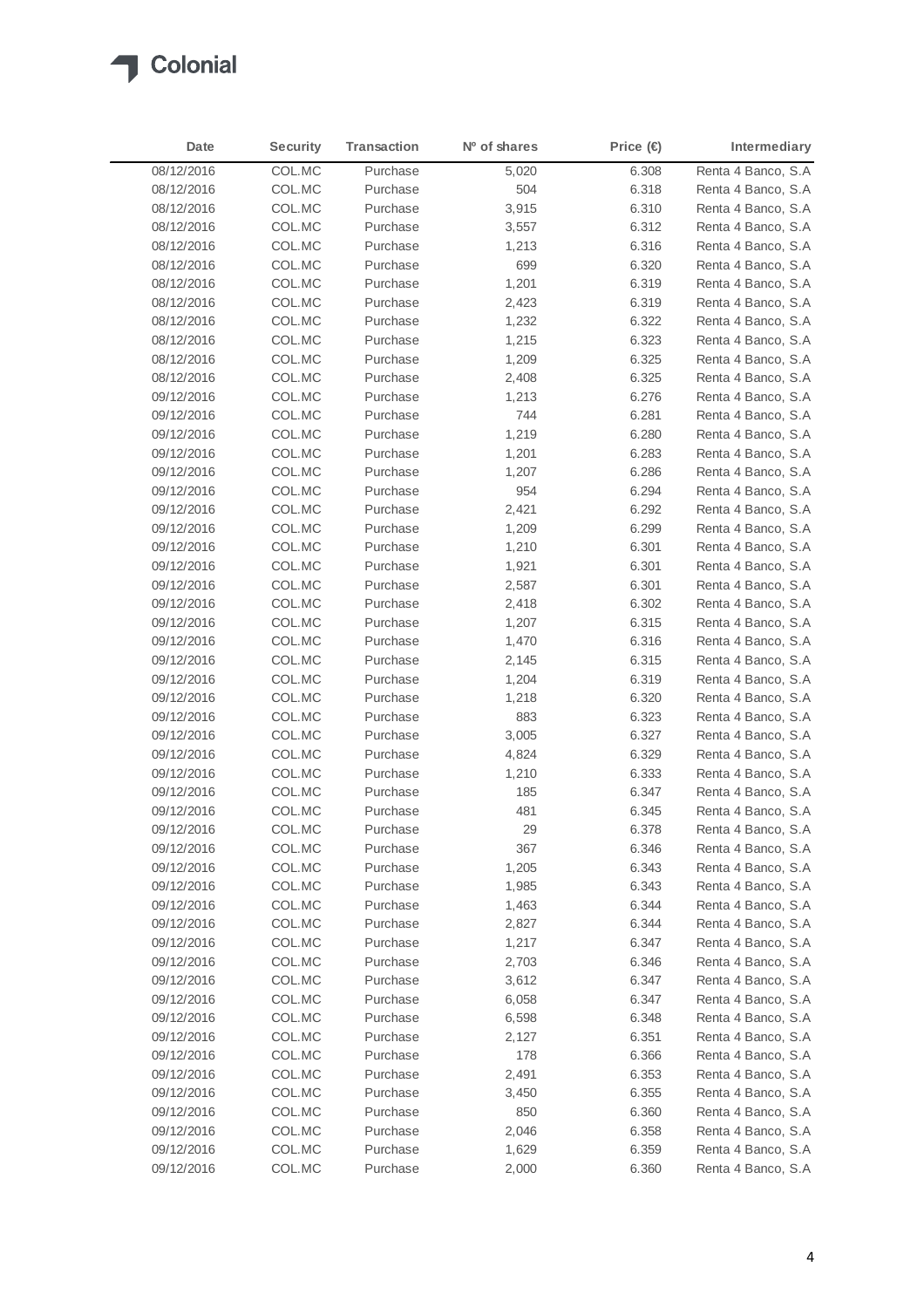

| Date       | <b>Security</b> | <b>Transaction</b> | N <sup>o</sup> of shares | Price $(\in)$ | Intermediary        |
|------------|-----------------|--------------------|--------------------------|---------------|---------------------|
| 09/12/2016 | COL.MC          | Purchase           | 2,842                    | 6.360         | Renta 4 Banco, S.A  |
| 09/12/2016 | COL.MC          | Purchase           | 1,906                    | 6.362         | Renta 4 Banco, S.A. |
| 09/12/2016 | COL.MC          | Purchase           | 156                      | 6.378         | Renta 4 Banco, S.A. |
| 09/12/2016 | COL.MC          | Purchase           | 1,220                    | 6.366         | Renta 4 Banco, S.A. |
| 09/12/2016 | COL.MC          | Purchase           | 1,484                    | 6.366         | Renta 4 Banco, S.A. |
| 09/12/2016 | COL.MC          | Purchase           | 2,411                    | 6.367         | Renta 4 Banco, S.A. |
| 09/12/2016 | COL.MC          | Purchase           | 1,212                    | 6.371         | Renta 4 Banco, S.A  |
| 09/12/2016 | COL.MC          | Purchase           | 996                      | 6.373         | Renta 4 Banco, S.A. |
| 09/12/2016 | COL.MC          | Purchase           | 1,204                    | 6.374         | Renta 4 Banco, S.A. |
| 09/12/2016 | COL.MC          | Purchase           | 1,878                    | 6.374         | Renta 4 Banco, S.A  |
| 09/12/2016 | COL.MC          | Purchase           | 1,203                    | 6.377         | Renta 4 Banco, S.A. |
| 09/12/2016 | COL.MC          | Purchase           | 1,765                    | 6.378         | Renta 4 Banco, S.A. |
| 09/12/2016 | COL.MC          | Purchase           | 901                      | 6.382         | Renta 4 Banco, S.A. |
| 09/12/2016 | COL.MC          | Purchase           | 517                      | 6.391         | Renta 4 Banco, S.A  |
| 09/12/2016 | COL.MC          | Purchase           | 819                      | 6.388         | Renta 4 Banco, S.A. |
| 09/12/2016 | COL.MC          | Purchase           | 1,027                    | 6.390         | Renta 4 Banco, S.A. |
| 09/12/2016 | COL.MC          | Purchase           | 1,203                    | 6.396         | Renta 4 Banco, S.A  |
| 09/12/2016 | COL.MC          | Purchase           | 1,201                    | 6.398         | Renta 4 Banco, S.A. |
| 09/12/2016 | COL.MC          | Purchase           | 1,212                    | 6.401         | Renta 4 Banco, S.A. |
| 12/12/2016 |                 | Purchase           |                          |               | Renta 4 Banco, S.A  |
| 12/12/2016 | COL.MC          | Purchase           | 714<br>83                | 6.316         |                     |
|            | COL.MC          | Purchase           |                          | 6.343         | Renta 4 Banco, S.A  |
| 12/12/2016 | COL.MC          |                    | 1,202                    | 6.318         | Renta 4 Banco, S.A. |
| 12/12/2016 | COL.MC          | Purchase           | 447                      | 6.323         | Renta 4 Banco, S.A. |
| 12/12/2016 | COL.MC          | Purchase           | 1,264                    | 6.321         | Renta 4 Banco, S.A  |
| 12/12/2016 | COL.MC          | Purchase           | 1,405                    | 6.327         | Renta 4 Banco, S.A  |
| 12/12/2016 | COL.MC          | Purchase           | 274                      | 6.334         | Renta 4 Banco, S.A. |
| 12/12/2016 | COL.MC          | Purchase           | 660                      | 6.334         | Renta 4 Banco, S.A  |
| 12/12/2016 | COL.MC          | Purchase           | 1,434                    | 6.331         | Renta 4 Banco, S.A. |
| 12/12/2016 | COL.MC          | Purchase           | 346                      | 6.341         | Renta 4 Banco, S.A. |
| 12/12/2016 | COL.MC          | Purchase           | 1,080                    | 6.337         | Renta 4 Banco, S.A  |
| 12/12/2016 | COL.MC          | Purchase           | 1,086                    | 6.341         | Renta 4 Banco, S.A. |
| 12/12/2016 | COL.MC          | Purchase           | 615                      | 6.345         | Renta 4 Banco, S.A. |
| 12/12/2016 | COL.MC          | Purchase           | 2,440                    | 6.340         | Renta 4 Banco, S.A  |
| 12/12/2016 | COL.MC          | Purchase           | 2,039                    | 6.342         | Renta 4 Banco, S.A. |
| 12/12/2016 | COL.MC          | Purchase           | 2,270                    | 6.342         | Renta 4 Banco, S.A  |
| 12/12/2016 | COL.MC          | Purchase           | 3,100                    | 6.343         | Renta 4 Banco, S.A  |
| 12/12/2016 | COL.MC          | Purchase           | 1,722                    | 6.345         | Renta 4 Banco, S.A  |
| 12/12/2016 | COL.MC          | Purchase           | 1,066                    | 6.348         | Renta 4 Banco, S.A  |
| 12/12/2016 | COL.MC          | Purchase           | 5,165                    | 6.345         | Renta 4 Banco, S.A  |
| 12/12/2016 | COL.MC          | Purchase           | 1,916                    | 6.348         | Renta 4 Banco, S.A. |
| 12/12/2016 | COL.MC          | Purchase           | 5,203                    | 6.347         | Renta 4 Banco, S.A  |
| 12/12/2016 | COL.MC          | Purchase           | 3,446                    | 6.349         | Renta 4 Banco, S.A  |
| 12/12/2016 | COL.MC          | Purchase           | 1,101                    | 6.353         | Renta 4 Banco, S.A. |
| 12/12/2016 | COL.MC          | Purchase           | 1,159                    | 6.353         | Renta 4 Banco, S.A  |
| 12/12/2016 | COL.MC          | Purchase           | 220                      | 6.363         | Renta 4 Banco, S.A. |
| 12/12/2016 | COL.MC          | Purchase           | 1,274                    | 6.355         | Renta 4 Banco, S.A  |
| 12/12/2016 | COL.MC          | Purchase           | 4,300                    | 6.353         | Renta 4 Banco, S.A  |
| 12/12/2016 | COL.MC          | Purchase           | 3,549                    | 6.355         | Renta 4 Banco, S.A  |
| 12/12/2016 | COL.MC          | Purchase           | 1,557                    | 6.357         | Renta 4 Banco, S.A  |
| 12/12/2016 | COL.MC          | Purchase           | 1,442                    | 6.359         | Renta 4 Banco, S.A  |
| 12/12/2016 | COL.MC          | Purchase           | 1,740                    | 6.359         | Renta 4 Banco, S.A  |
| 12/12/2016 | COL.MC          | Purchase           | 1,067                    | 6.362         | Renta 4 Banco, S.A  |
| 12/12/2016 | COL.MC          | Purchase           | 1,203                    | 6.362         | Renta 4 Banco, S.A  |
| 12/12/2016 | COL.MC          | Purchase           | 671                      | 6.371         | Renta 4 Banco, S.A  |
| 12/12/2016 | COL.MC          | Purchase           | 1,670                    | 6.370         | Renta 4 Banco, S.A  |